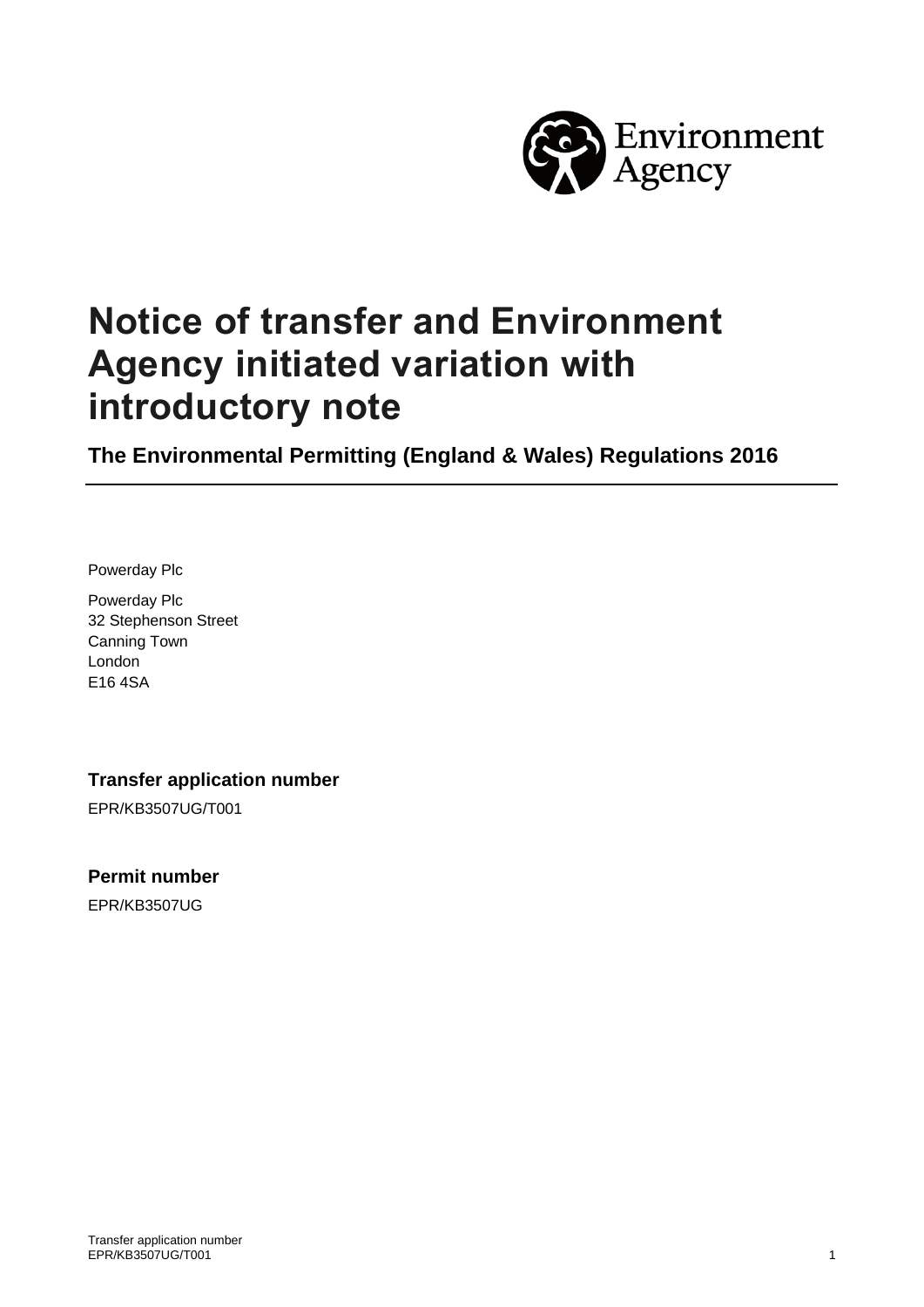## **Powerday Plc Permit number EPR/KB3507UG**

## **Introductory note**

### **This introductory note does not form a part of the notice.**

The following notice gives notice of the transfer of an environmental permit to a new operator (the transferee) and notice of an Environment Agency initiated variation of the environmental permit carried out at the time of transfer.

Any changes made as a result of the transfer are set out in the schedules.

This permit authorises the storage of combustible waste and so we have varied it to include a standard condition that requires operators to take all appropriate measures to prevent fires on site and minimise the risk of pollution from them and, if required by us, to submit for approval a fire prevention plan that once approved must be implemented.

The changes made to the original permit as a result of the Environment Agency initiated variation are set out in schedule 3.

We consider that in reaching our decision to transfer and vary the permit we have taken into account all relevant considerations and legal requirements. We are satisfied that the permit will ensure that a high level of protection is provided for the environment and human health and that the activities will not give rise to any significant pollution of the environment or harm to human health.

| The status log of a permit sets out the permitting history, including any changes to the permit reference |  |  |
|-----------------------------------------------------------------------------------------------------------|--|--|
| number.                                                                                                   |  |  |

| Status log of the permit                          |             |                                                                                                                                                                                                                                                                                                                                                                                                                                                                                                                                                      |  |  |  |
|---------------------------------------------------|-------------|------------------------------------------------------------------------------------------------------------------------------------------------------------------------------------------------------------------------------------------------------------------------------------------------------------------------------------------------------------------------------------------------------------------------------------------------------------------------------------------------------------------------------------------------------|--|--|--|
| <b>Description</b>                                | <b>Date</b> | <b>Comments</b>                                                                                                                                                                                                                                                                                                                                                                                                                                                                                                                                      |  |  |  |
| Waste Management Licence<br>issued<br>(WML 80515) | 11/08/00    | Waste Management Licence for waste transfer<br>station issued to IOD Skip Hire Limited.                                                                                                                                                                                                                                                                                                                                                                                                                                                              |  |  |  |
| Variation determined<br>(WML 80515)               | 16/10/01    | Variation to amend conditions 1.1, 1.4.1, 1.4.2,<br>6.5.1, and Appendix 2.                                                                                                                                                                                                                                                                                                                                                                                                                                                                           |  |  |  |
| Variation determined<br>(WML 80515)               | 04/12/03    | Requirement to have Financial Provision was<br>removed.                                                                                                                                                                                                                                                                                                                                                                                                                                                                                              |  |  |  |
| Variation determined<br>(WML 80515)               | 14/05/04    | Variation to amend conditions 1.4.1, 1.4.2, 1.5,<br>and Appendix 1.                                                                                                                                                                                                                                                                                                                                                                                                                                                                                  |  |  |  |
| Variation determined<br>EPR/KP3597NZ/V005         | 24/09/10    | Variation to clarify conditions, reinstate waste<br>types, and increase the site area, by:<br>deleting conditions 1.1 and 1.4.2.<br>amending condition 1.4.1, and tables S1.1<br>(licensed activities) and S2.1-2.5 inclusive<br>(waste types).<br>adding conditions 1.1a (relating to licensed<br>activities), and 1.1b and tables S1.2 and<br>S1.3 (WEEE).<br>amending site plan.<br>Permit allows: storage and treatment of non-<br>hazardous waste; storage and physical<br>treatment of WEEE; and storage of hazardous<br>waste (not asbestos). |  |  |  |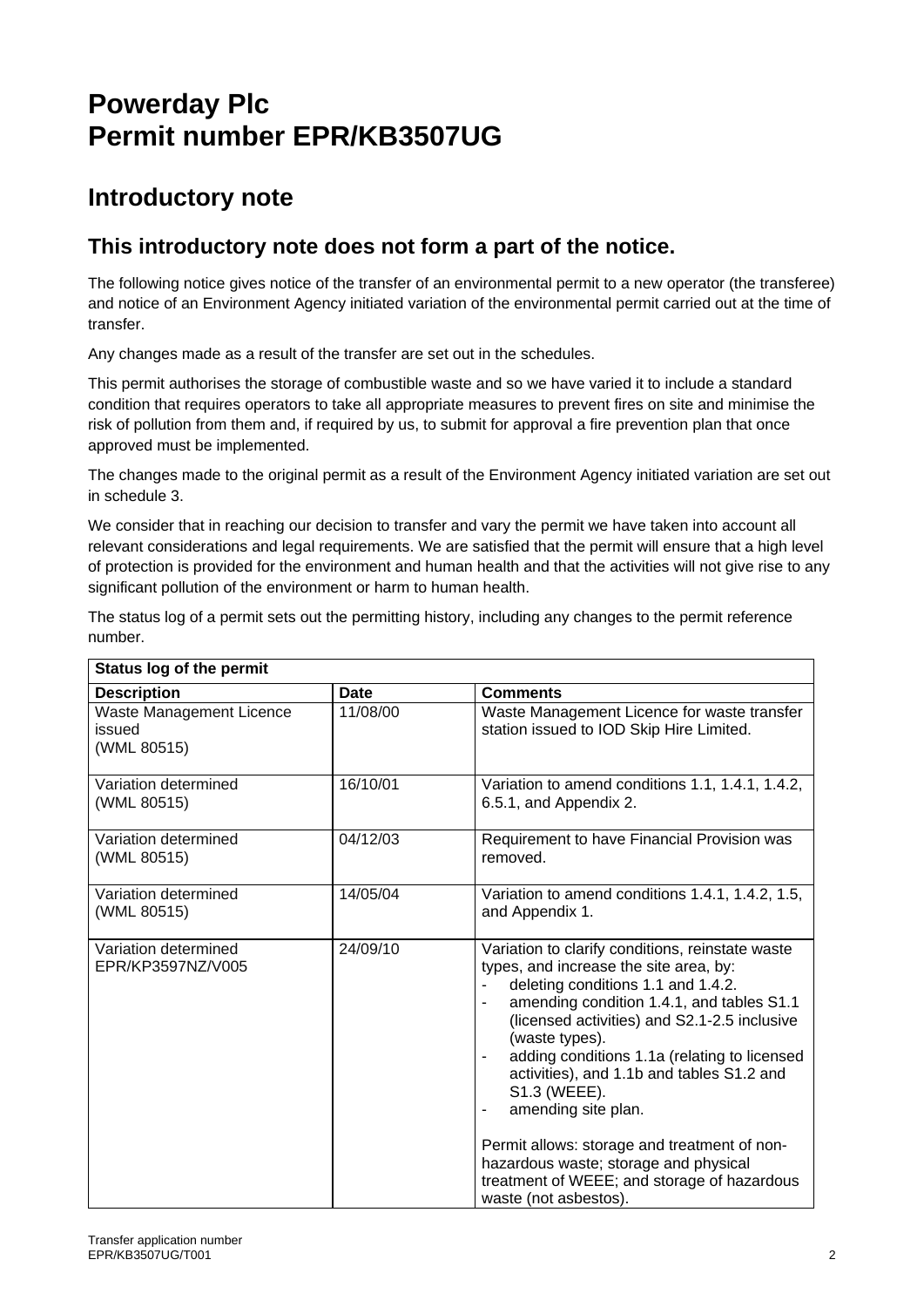| Variation determined<br>EPR/KP3597NZ/V006                                                     | 11/12/15              | Varied permit issued to add 20 03 99 to Table<br>S2.2                                                                                         |
|-----------------------------------------------------------------------------------------------|-----------------------|-----------------------------------------------------------------------------------------------------------------------------------------------|
| Application<br>EPR/KB3507UG/T001 (full<br>transfer of permit<br>EPR/KP3597NZ)                 | Duly made<br>11/11/21 | Application to transfer the permit in full to<br>Powerday Plc.<br>Environment Agency initiated variation to add<br>Fire Prevention condition. |
| <b>Transfer and Environment</b><br>Agency initiated variation<br>determined<br>(EPR/KB3507UG) | 25/11/21              | Full transfer and Environment Agency<br>initiated variation of permit complete.                                                               |

End of introductory note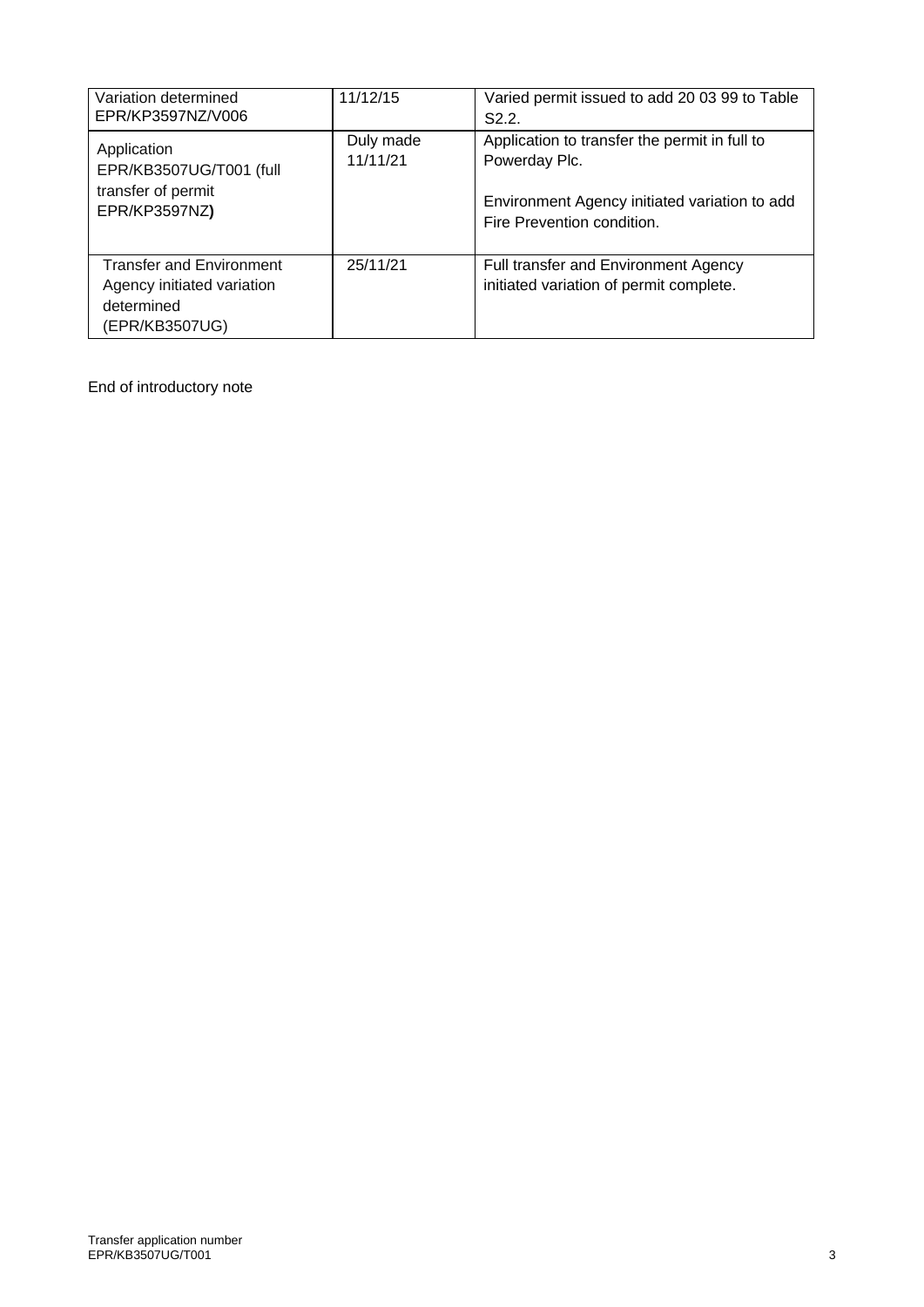## **Notice of transfer and Environment Agency initiated variation**

## **The Environmental Permitting (England and Wales) Regulations 2016**

The Environment Agency in exercise of its powers under regulation 21 of the Environmental Permitting (England and Wales) Regulations 2016 transfers and under regulation 20 varies at its own initiative

#### **Permit number**

#### **EPR/KP3597NZ**

**to**

**Powerday Plc** ("the operator")

whose registered office is

**130 Shaftesbury Avenue 2nd Floor London W1D 5EU**

company registration number 01509382

to operate a regulated facility at

**Powerday Plc 32 Stephenson Street Canning Town London E16 4SA**

#### **from IOD Skip Hire Limited**

to the extent set out in the schedules.

The notice shall take effect from 25/11/2021

#### **The number of the new permit granted to Powerday Plc is EPR/KB3507UG**

| Name                 | <b>Date</b> |
|----------------------|-------------|
| <b>Daniel Timney</b> | 25/11/2021  |

Authorised on behalf of the Environment Agency